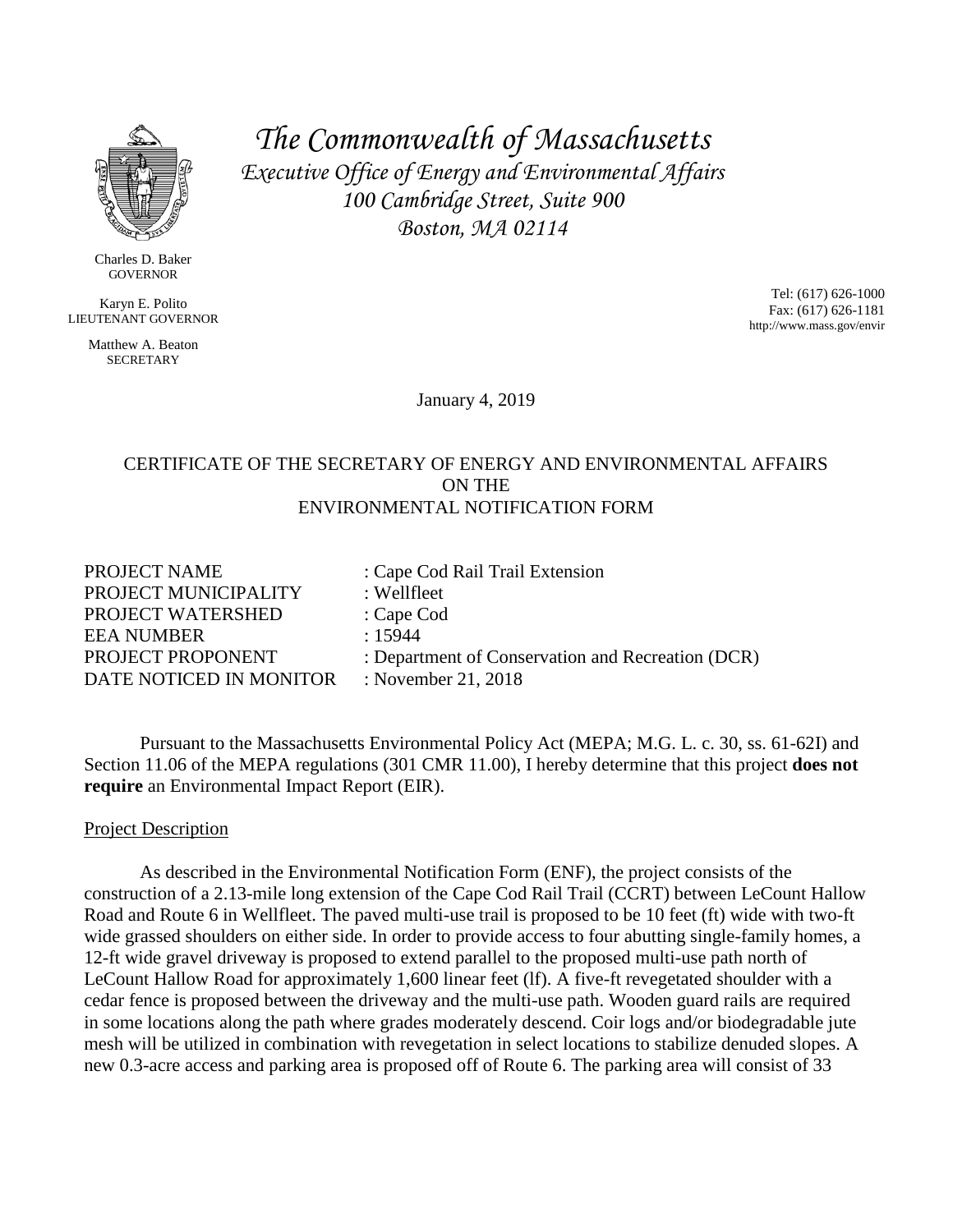parking spaces, including two van accessible handicap spots, a retaining wall along the westerly boundary, and a subsurface drainage infiltration system. An area for benches, bike racks, and a portapotty will be located at the trail connection off of the southerly end of the proposed parking area. Additionally, improvements to the existing parking lot off of LeCount Hallow Road are proposed. These include reconfiguration of the trailhead to facilitate bike/pedestrian flow along the eastern extent of parking lot before connecting to a new path extension and crossing at LeCount Hollow Road; a shift and expansion of the entrance to the LeCount Hallow Road parking to increase separation between vehicles and bikes/pedestrians; and a minimal shift and expansion of the existing paved parking spots.

I received several comments from individuals regarding safety of the proposed trail terminus and parking lot at Route 6. The CCRT is intended to ultimately connect with a proposed multi-use, shared path along Route 6 associated with the Massachusetts Department of Transportation (MassDOT) Route 6/Main Street Intersection Improvement Project (#3607397). MassDOT comments indicate that there it will continue to coordinate with DCR on the development of a safe connection between the trail terminus and the Route 6/Main Street project, which is currently at a 25 percent design level. Measures proposed to address safety concerns along the trail extension include signage and pavement markings at the crossings at LeCount Hallow Road and Old Kings Highway. Rapid flashing beacons, which will be activated by users through pushbuttons, will be installed at the LeCount Hallow Road crossing. DCR has reviewed comment letters, discussed concerns regarding safety with the Town and will continue to consult with MassDOT. If changes to the project are proposed that will improve safety and will not significantly increase environmental impacts, additional MEPA review will not be required; however, DCR should consult with the MEPA Office regarding any project changes.

#### Project Site

The project is located on an approximately 85-ft wide DCR-owned Right-of-Way (ROW), a former railroad bed that extends for approximately 2.13 miles between LeCount Hallow Road and Route 6 in Wellfleet. The Cape Cod National Seashore (CCNS) is located to the north and east. For the majority of the ROW, a 125-foot wide overhead electric utility easement runs parallel to the proposed path between the DCR ROW and CCNS. The project is located within mapped *Estimated or Priority Habitat of Rare Species* as delineated by the Natural Heritage and Endangered Species Program (NHESP) in the 14<sup>th</sup> Edition of the Massachusetts Natural Heritage Atlas. A single isolated vegetated wetland (IVW) occurs within 100 ft of the proposed trail between LeCount Hallow Road and Route 6. Approximately halfway between LeCount Hallow Road and Route 6, the proposed trail abuts Paines Campground which was acquired by DCR in July 2018. The proposed parking area on Route 6 is located approximately 1,000 ft from the Wellfleet Harbor Area of Critical Environmental Concern (ACEC). The existing LeCount Hallow Road parking lot was reviewed as part of the 22-mile CCRT (EEA# 6348).

#### Environmental Impacts and Mitigation

Environmental impacts associated with the project include the alteration of approximately 6.91 acres land, creation of an additional 3 acres of impervious area, and impacts to 6.2 acres of mapped *Priority Habitat*. The project will result in a Take of state-listed species. No direct impacts to wetlands are proposed; however, 3,300 square feet (sf) of the proposed work is located within buffer zone.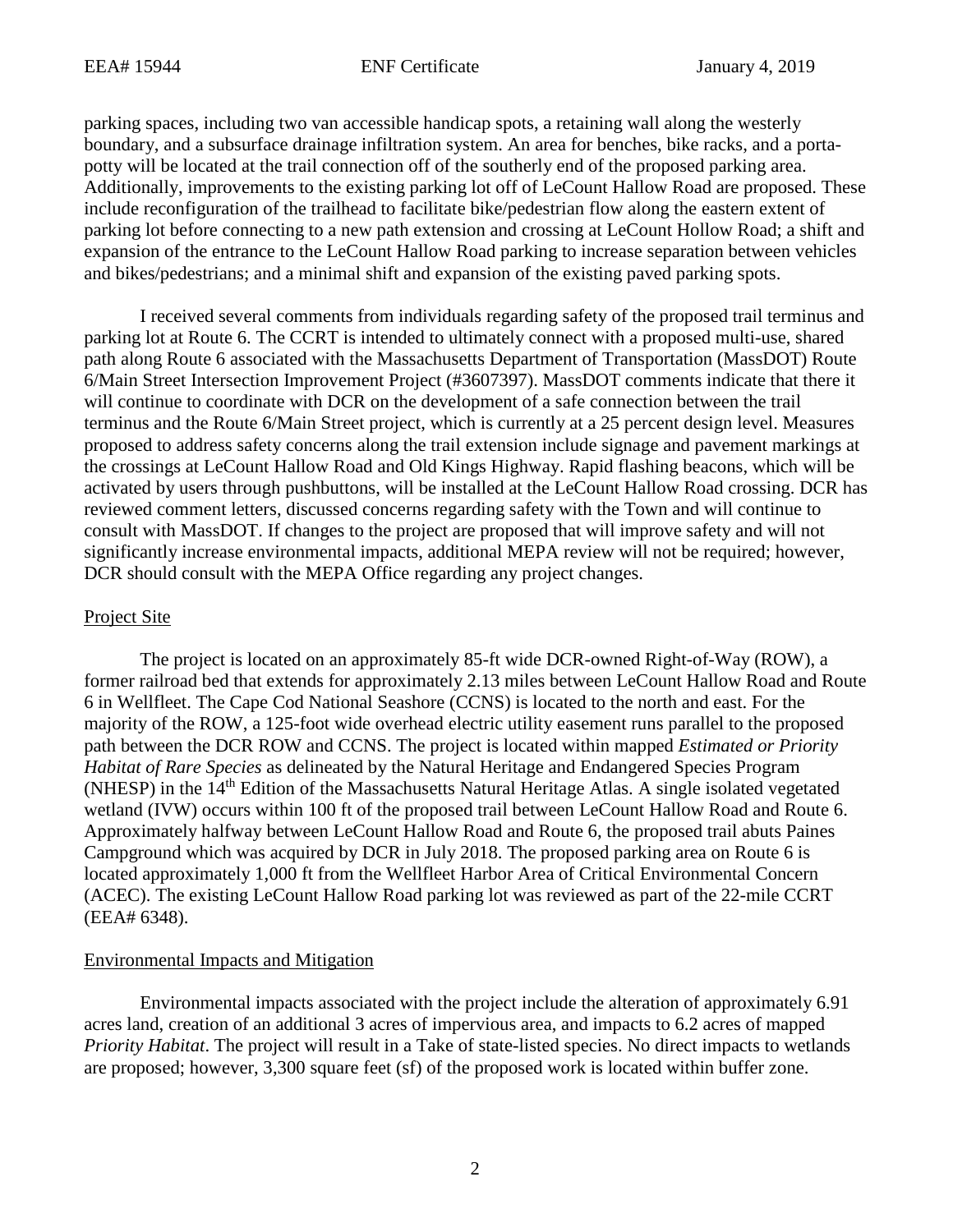Measures to avoid, minimize and mitigate Damage to the Environment include implementation of an erosion and sediment control plan, invasive species management plan, and rare species conservation management plan.

# Jurisdiction and Permitting

The project is undergoing MEPA review and requires an ENF pursuant to 301 CMR 11.03(2)(b)(2) because it requires a State Agency Action and will disturb greater than two acres of designated Priority Habitat that will result in a Take of a state-listed rare species. The project requires a Conservation and Management Permit issued by NHESP pursuant to the Massachusetts Endangered Species Act (MESA) and a State Highway Access Permit from MassDOT.

The project requires an Order of Conditions from the Wellfleet Conservation Commission. In the case of appeal(s), Superseding Orders of Conditions will be required from the Massachusetts Department of Environmental Protection (MassDEP).

MEPA jurisdiction extends to those aspects of the project that are within the subject matter of required or potentially required State Agency Actions and that may cause Damage to the Environment, as defined in the MEPA regulations. Because the project will include funding from DCR, MEPA jurisdiction is broad in scope and extends to all aspects of the project that may cause Damage to the Environment, as defined in the MEPA regulations.

#### Review of the ENF

The ENF provided a description of existing and proposed conditions, project plans, and identified measures to avoid, minimize and mitigate environmental impacts. To facilitate MEPA review, the Proponent provided an addendum to the ENF on December 13, 2018 which included an expanded alternatives analysis for parking, discussion of a future connection/extension of a path along Route 6, improvements and potential connections to Paines Campground, information on safety measures, and updates on consultations with NHESP. For purposes of clarity, references to the ENF in this Certificate include this supplemental information.

The Alternatives Analysis for the multi-use path included a No Build Alternative, two On-Road Alternatives, and the Preferred Alternative (as described herein). The No Build Alternative was dismissed because it would not meet the project's goals of constructing a shared, multi-use trail to extend the CCRT and would not expand connected pathways/greenways across Cape Cod. One On-Road Alternative would extend southwesterly from the LeCount Hallow Road parking lot, along LeCount Hallow Road to Route 6 and continue north. Heavy traffic and high vehicular speeds on Route 6 would create potential safety concerns. The ENF indicates that significant improvements such as roadway/shoulder widening and acquisition of land and/or easements along Route 6 and LeCount Hallow Road would likely be required. For these reasons, DCR dismissed this alternative. A second On-Road Alternative running easterly along LeCount Hallow Road and northerly along Ocean View Drive through CCNS was dismissed by DCR due to potential additional impacts to environmentally-sensitive areas and for similar safety and easement concerns identified above.

Alternatives to the proposed widths and design surfaces were also considered. A wider path and/or shoulder (e.g. 12- and 14-ft wide path and/or 5-ft wide shoulders) would provide greater level of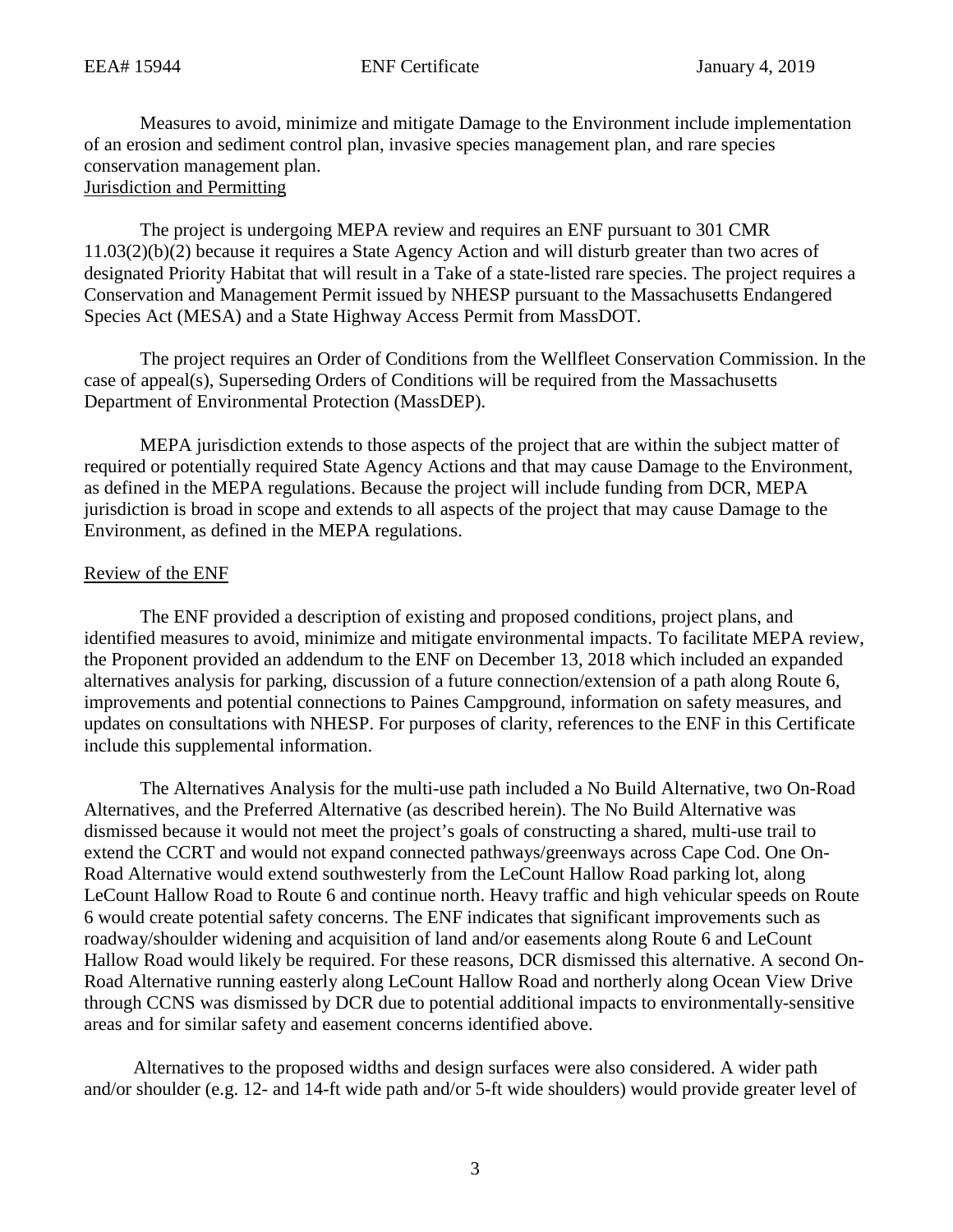services for multiple uses and would result in greater land alteration and impacts to state-listed species habitats. A narrower trail (e.g. 8-ft wide path) would not substantially minimize impacts to state-listed species and their habitats and would not meet anticipated needs or accessibility requirements. Different surfaces (e.g. stone dust) would not reduce impacts and would increase maintenance costs over time.

As stated previously, the Proponent provided additional information on the alternatives considered for the proposed parking lot. According to the ENF, possible parking layouts and trail configurations are limited to the 85-ft wide corridor owned by DCR and flipping the location of the trail and the parking lot would not reduce impacts to land alteration. The Proponent asserts that 33 parking spaces represent the minimum needed for existing and projected trail use and therefore, a reduction in the number of spaces does not meet the project goals. Additional sites were considered for the location of the parking lot, including a crushed shell parking area located to the east of the trail terminus, an area off of Old King's Highway, and a location at Paines Campground. The adjacent parking area located at the Route 6 terminus was dismissed because it is not owned by DCR. Constructing a parking area off of Old Kings Highway would significantly increase the impacts to state-listed species habitat and it would be located approximately 1,000 ft short of the trail terminus. For these reasons, this alternative was dismissed. Parking at Paines Campground was dismissed to avoid increasing vehicular and foot traffic at the campground.

#### *Land / Rare Species*

A total of 6.91 acres will be altered (1.58 acres temporary, 5.33 acres permanent) and 3 acres of new impervious area will be created.

The project is located within mapped *Estimated or Priority Habitat of Rare Species* for the Eastern Box Turtle (*Terrapene carolina*) and Common's Panic Grass (*Dicanthelium ovale ssp pseudopubescens*). These species are protected under the MESA and its implementing regulations (321 CMR 10.00). Comments from NHESP state that the project will result in a Take of the Eastern Box Turtle due to the permanent loss of suitable habitats and interference with the feeding, breeding, sheltering, over-wintering and migratory activities of this species and of Common's Panic-grass due to the permanent loss of suitable habitat and the direct loss of known Common's Panic-grass individuals.

Projects resulting in a Take of state-listed species may only be permitted if the project and proposed mitigation meet the standards for issuance of a Conservation and Management Permit (CMP) (321 CMR 10.23). In order for a project to qualify for a CMP, the project proponent must (1) avoid and minimize impacts to state-listed species to the greatest extent practical, (2) demonstrate that an insignificant portion of the local population will be impacted or that no viable alternative exists, and (3) develop and implement a conservation and management plan that provides a long-term net benefit to the conservation of the local population of the impacted species. According to the ENF, consultations with the NHESP regarding a final CMP are on-going. Proposed mitigation measures for impacts to rare plants include the implementation of a NHESP-approved rare plant pre-construction transplantation/monitoring plan, a rare plant protection plan during construction, and a habitat management plan post-construction. Long-term net benefit for impacts to the Eastern Box Turtle may include off-site funding and/or habitat restoration, enhancement, and/or protection on DCR-owned lands containing known turtle populations. Comments from NHESP indicate that it is anticipated that the Project will meet the performance standards of a CMP.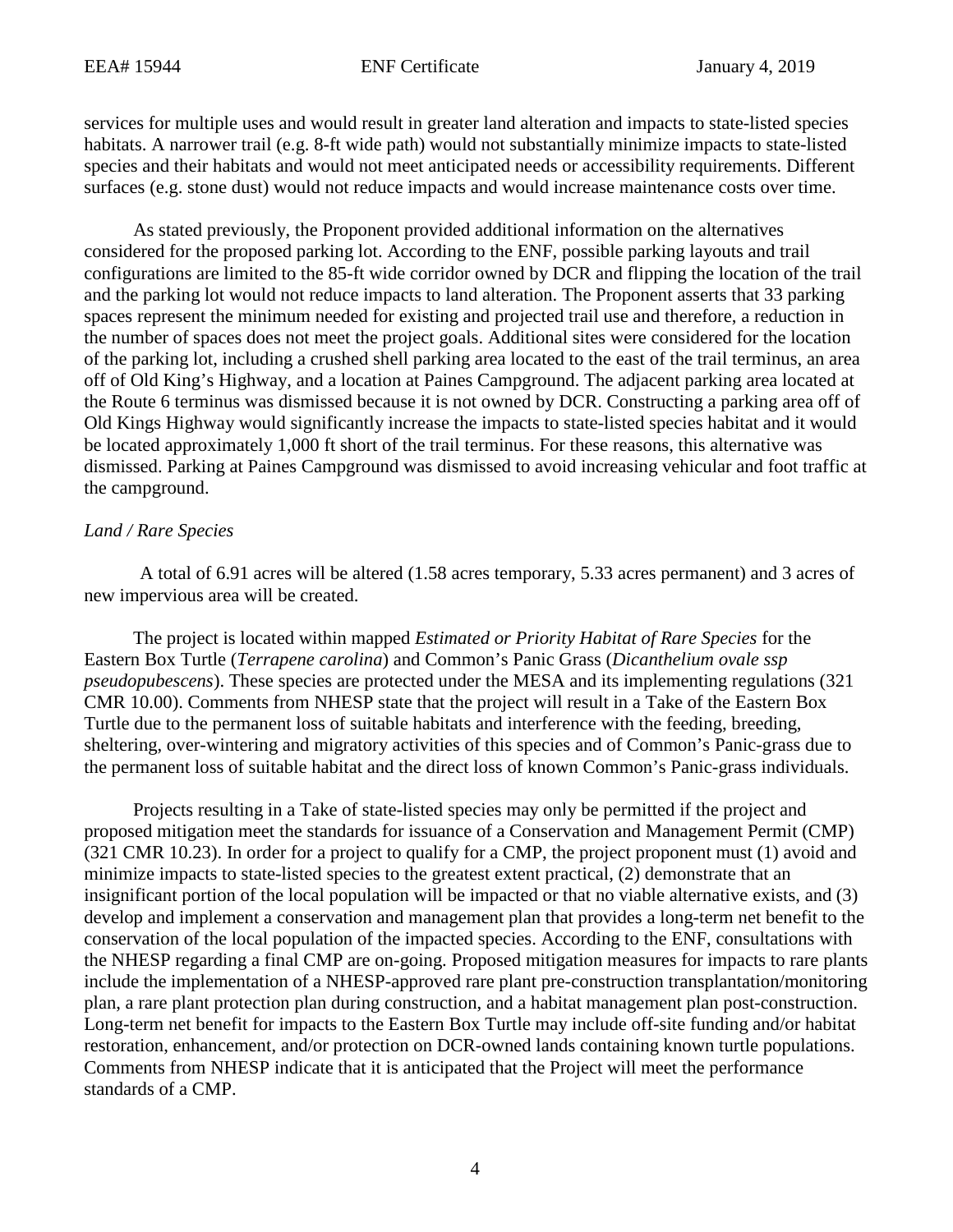# *Transportation*

Although the project will require a MassDOT Vehicular Access Permit to access the proposed parking area located on Route 6, it does not meet or exceed MEPA review thresholds for transportation. MassDOT comments indicate that the project is consistent with the joint vision and partnership with DCR and local communities to construct paths and provide connectivity to and through Cape Cod. As previously stated, MassDOT will be coordinating with DCR on a safe connection between the trail terminus and the Route 6/Main Street project. Any proposed mitigation within the state highway layout must be consistent with a Complete Streets design approach that provides adequate and safe accommodations for all roadway users, including pedestrians, bicyclists, and public transit riders. Guidance on Complete Streets design guidelines is included in the MassDOT *Project Development and Design Guide*. Where these criteria cannot be met, the Proponent should provide justification and should work with the MassDOT Highway division to obtain a waiver.

## *Wetlands/Stormwater*

No direct impacts to wetland resource areas are proposed; it will include approximately 3,300 sf of work within buffer zone. The Conservation Commission in Wellfleet will review the project to determine its consistency with the Wetlands Protection Act (WPA), the Wetlands Regulations (310 CMR 10.00), and associated performance standards, including the Stormwater Management Standards (SMS). MassDEP comments indicate that because construction activities will disturb more than 1 acre of land, a National Pollutant Discharge Elimination System (NPDES) Stormwater Permit for Construction Activities may be required.

# *Construction*

The project must comply with MassDEP Solid Waste and Air Pollution Control regulations, pursuant to M.G.L. c.40, s.54 during construction. All construction activities should be undertaken in compliance with the conditions of all State and local permits. The Proponent should incorporate measures to ensure compliance with the Massachusetts Idling Regulations including signage limiting idling to less than five minutes. I encourage the Proponent to require its construction contractors to use equipment manufactured to Tier 4 federal emission standards which are the most stringent emissions standards available for off-road engines. If equipment is not available in the Tier 4 configuration, the Proponent should consider equipment with after-engine emissions controls, such as oxidation catalysts or diesel particulate filters.

MassDEP comments recommend that the Proponent review the document "Best Management Practices for Controlling Exposure to Soil during the Development of Rail Trails" and consider adopting the relevant practices contained therein. The document summarizes Best Management Practices (BMPs) that should be considered before, during, and after former railroad lines are converted to recreation trails<sup>[1](#page-4-0)</sup>. The BMPs have been developed to eliminate or minimize potential exposures to residual oil or hazardous materials commonly found along railroad rights-of-way being converted to rail trails. The document also identifies locations and conditions for which the application of BMPs alone may not be sufficiently protective of public health and the environment.

<span id="page-4-0"></span> <sup>1</sup> See https://www.mass.gov/files/documents/2016/08/wm/railtrai.pdf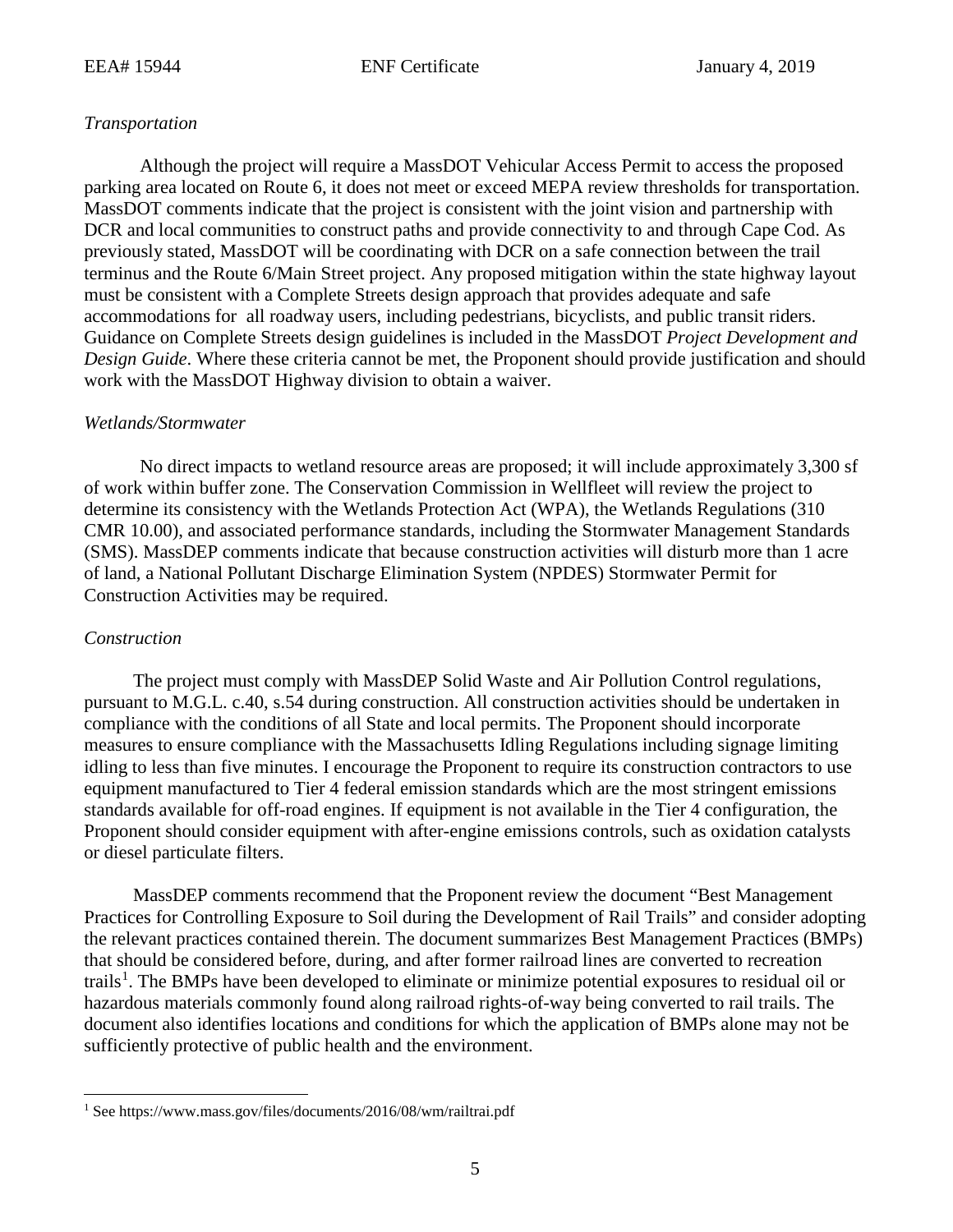## **Conclusion**

The ENF has sufficiently defined the nature and general elements of the project for the purposes of MEPA review and demonstrated that the project's environmental impacts will be avoided, minimized and/or mitigated to the extent practicable. Based on review of the ENF and comments received, and in consultation with State Agencies, I have determined that no further MEPA review is required. The project may proceed to permitting.

As noted previously, DCR should consult with the MEPA Office regarding any project changes. If changes to the project are proposed that will improve safety and will not significantly increase environmental impacts, additional MEPA review will not be required.

Nathew L'Inton

January 4, 2019

Date Matthew A. Beaton

Comments received:

| 11/27/2018              | Massachusetts Division of Marine Fisheries (DMF)                        |
|-------------------------|-------------------------------------------------------------------------|
| 12/05/2018              | Carol Magher                                                            |
| 12/04/2018 & 12/05/2018 | Rebecca Noble                                                           |
| 12/09/2018              | <b>Audrey Haas</b>                                                      |
| 12/10/2018              | Barbara and Robert Taylor                                               |
| 12/10/2018              | David Drabkin                                                           |
| 12/11/2018              | Massachusetts Department of Environmental Protection - Southeast        |
|                         | Region (MassDEP-SERO)                                                   |
| 12/12/2018              | Peter Noble                                                             |
| 12/12/2018              | Michael Farah                                                           |
| 12/13/2018              | Kathleen Bacon                                                          |
| 12/14/2018              | <b>Richard Mazza</b>                                                    |
| 12/14/2018              | Paul Messina                                                            |
| 12/17/2018              | Carol Magher (2)                                                        |
| 12/19/2018              | <b>Jane Rainey</b>                                                      |
| 12/21/2018              | Massachusetts Division of Fisheries and Wildlife's Natural Heritage and |
|                         | Endangered Species Program (NHESP)                                      |
| 12/21/2018              | <b>Andrew Freeman</b>                                                   |
| 12/24/2018              | Cape Cod Commission                                                     |
| 12/25/2018              | Derek Oliver                                                            |
| 12/26/2018              | Doug Payson                                                             |
| 12/26/2018              | Jude Ahern                                                              |
| 12/26/2018              | Barbara and Robert Taylor (2)                                           |
| 12/26/2018              | Massachusetts Department of Transportation (MassDOT)                    |
| 12/26/2018              | Daniel Hoort                                                            |
|                         |                                                                         |